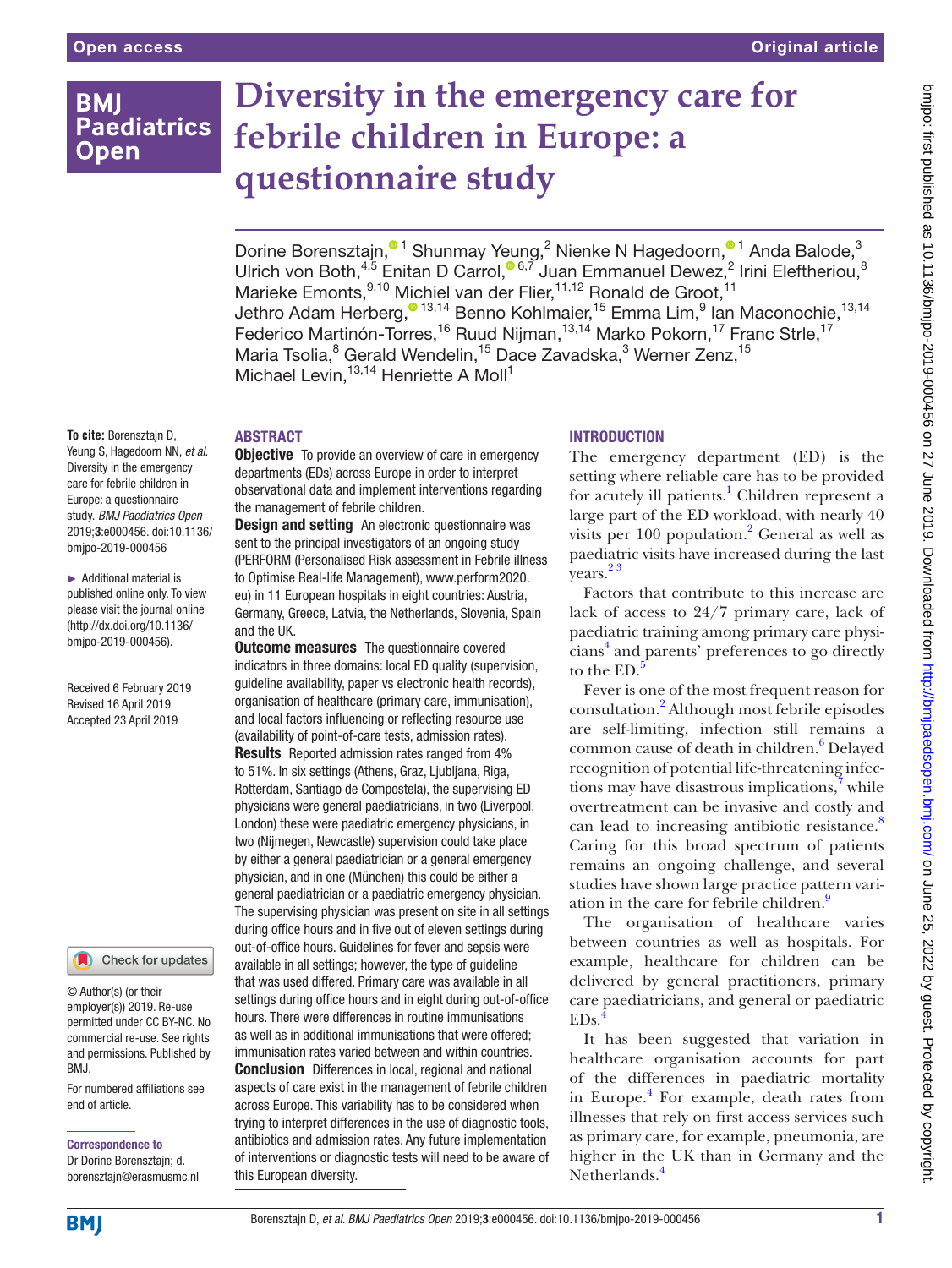Our aim was to provide an overview of the delivery of care for febrile children at European EDs, which can aid the interpretation of observational studies and the implementation of future interventions.

### **METHODS**

### Participating hospitals and questionnaire development

This study is embedded in the MOFICHE study (Management and Outcome of Fever in children in Europe), which is part of the European Union-funded PERFORM project (Personalised Risk assessment in Febrile illness to Optimise Real-life Management) (GA:668303, [www.](www.perform2020.eu.) [perform2020.eu\)](www.perform2020.eu.) ([online supplemenatary appendix](https://dx.doi.org/10.1136/bmjpo-2019-000456) [1](https://dx.doi.org/10.1136/bmjpo-2019-000456)). MOFICHE collects information regarding patient characteristics, resource use (diagnostic tests, antibiotic prescription and hospitalisation) and outcome in febrile children.

An electronic questionnaire [\(online supplementary](https://dx.doi.org/10.1136/bmjpo-2019-000456) [appendix 2](https://dx.doi.org/10.1136/bmjpo-2019-000456)) was sent by email to the principal investigator of each participating centre, which were 11 European hospitals in eight countries: Austria, Germany, Greece, Latvia, the Netherlands, Slovenia, Spain and the UK. The questionnaire was filled in by the principal investigator in collaboration with the head of the (paediatric) ED or one of the main consultants responsible for the care of febrile children at the ED.

The questionnaire was based on the article by Mintegi *et al*[10](#page-8-8) on organisation of paediatric emergency care and was further developed by the MOFICHE research team, consisting of a team of experts with a background in paediatrics, epidemiology, paediatric emergency care, paediatric infectious diseases and health economics. We gathered information on factors influencing case mix as well as resource use.

We focused on local ED quality indicators, regional systems of care and local factors influencing resource use based on Medford-Davis *et al*<sup>[1](#page-8-0)</sup> classification of value-based emergency care.<sup>[1](#page-8-0)</sup>

The questionnaire was created with Google Forms. Questions consisted of multiple-choice or multiple-option questions, yes/no questions, 5-point Likert-scale questions and open questions.

All analyses were descriptive and performed with SPSS V.21 software. We analysed the correlation between the different setting characteristics using Pearson correlation coefficient.

#### Patient involvement

Patients were not directly involved in the design of this study.

## Quality of care

In the *quality of care domain*, we included availability and type of triage system, guideline availability, paediatric intensive care unit (PICU) admission criteria, guidelines on maximum time spent in the ED, supervision, and availability of electronic health records (EHR).

Four types of supervision were distinguished $11$ :

- ► *Direct supervision*, the supervising physician is present *on site* with the junior doctor and patient.
- ► *Indirect supervision (I*), the supervising physician is *within the hospital* and is immediately available for direct supervision.
- *Indirect supervision*  $(II)$ *, the supervising physician is* not present within the hospital, but is immediately available by *telephone* and available for direct supervision within *20–30* min.
- ► *Oversight*, the supervising physician is available for feedback *after* care is delivered.

Office hours were defined as daytime from Monday to Friday. Out-of-office hours were defined as evenings, nights, weekends and public holidays according to the local organisation.

Regarding EHR we asked for the electronic availability of history, physical examination, vital signs, diagnostic tests, treatment and disposition.

### Regional aspects of care

In the *regional aspects domain*, we studied the organisation of primary care. We focused on the type of clinician providing primary care, out-of-office hours availability and ED self-referral rates. Information concerning routine immunisation was taken from the website of the European Centre for Disease Prevention and Control.<sup>12</sup>

We used 2016 WHO data to outline immunisation rates[.13](#page-8-11)

## Resource use

In *the resource use domain*, we studied admission rates and availability of point-of-care tests (POCT). Admission rates were based on annual admission rates of 2016.

## **RESULTS**

## General ED characteristics

All 11 hospitals participating in the MOFICHE study filled in the electronic questionnaire. Nine were university hospitals and three were large district general hospitals; seven had a dedicated paediatric ED ([table](#page-2-0) 1). All hospitals had an onsite PICU. Nine settings served mixed inner-city/rural populations, and in 10 settings the population was from a mixed socioeconomic status.

## Quality of care

The Manchester Triage System (MTS) was used in eight settings. The other settings used a local or national triage system.

In six settings (Athens, Graz, Ljubljana, Riga, Rotterdam, Santiago de Compostela), the supervising ED physicians responsible for febrile children were general paediatricians, in two (Liverpool, London) these were paediatric emergency physicians, and in three (München, Nijmegen, Newcastle) supervision could take place by either a general paediatrician or an (paediatric) emergency physician ([table](#page-2-0) 1).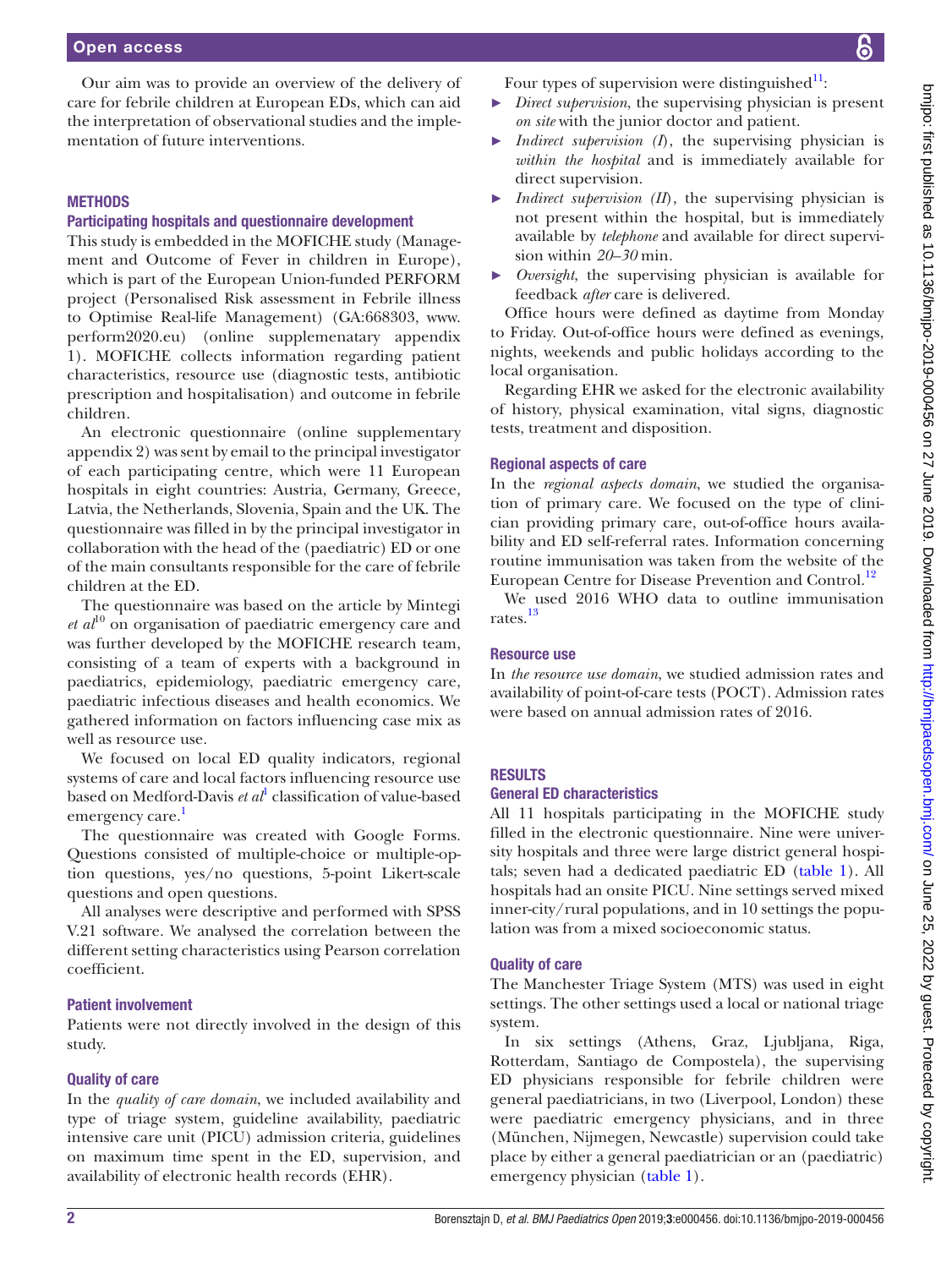| Table <sub>1</sub> | Hospital characteristics                    |                                    |                                                             |                                                        |                                                 |                                                |                      |                         |                       |
|--------------------|---------------------------------------------|------------------------------------|-------------------------------------------------------------|--------------------------------------------------------|-------------------------------------------------|------------------------------------------------|----------------------|-------------------------|-----------------------|
| Hospital           | Paediatric<br>upper age<br>(years)<br>limit | Population,<br>rural/inner<br>city | paediatric or mixed<br>Type of hospital,<br>hospital and ED | Supervising<br>specialist                              | Paediatric ED<br>visits<br>$\widehat{\epsilon}$ | during out-of-<br>Primary care<br>office hours | Self-referral<br>(%) | system<br><b>Triage</b> | Admission<br>rate (%) |
| AT, MUG*           | $\overline{1}$                              | Mixed                              | Tertiary, university<br>hospital mixed,<br>ED paediatric    | Paediatrician                                          | 10 000-20 000                                   | $\frac{1}{2}$                                  | $50 - 75$            | <b>NTS</b>              | $\frac{2}{3}$         |
| DE, LMU†           | $\frac{8}{10}$                              | Mixed                              | Tertiary university<br>hospital and ED<br>paediatric        | Paediatrician,<br>emergency<br>paediatric<br>physician | 10 000-20 000                                   | Yes                                            | $50 - 75$            | <b>MTS</b>              | $\frac{1}{\sqrt{2}}$  |
| GR, NKUA‡          | 16                                          | Inner city                         | Tertiary, university<br>hospital and ED<br>paediatric       | Paediatrician                                          | 30 000-40 000                                   | $\frac{1}{2}$                                  | 515                  | National<br>Local/      | $\frac{5}{1}$         |
| LV, RSU§           | $\frac{8}{10}$                              | Mixed                              | Tertiary, university<br>hospital and ED<br>paediatric       | Paediatrician                                          | >40000                                          | $\frac{1}{2}$                                  | $20 - 50$            | <b>MTS</b>              | $\frac{1}{2}$         |
| NL, RUMC¶          | $\frac{8}{18}$                              | Mixed                              | hospital paediatric, ED<br>Tertiary university<br>mixed     | Paediatrician,<br>emergency<br>physician               | < 10000                                         | Yes                                            | $rac{20}{5}$         | National<br>Local/      | 80                    |
| NL, EMC**          | $\frac{8}{1}$                               | Mixed                              | hospital paediatric, ED<br>Tertiary university<br>mixed     | Paediatrician                                          | < 10000                                         | Yes                                            | $20 - 50$            | <b>MTS</b>              | $\overline{c}$        |
| SL, UKCL††         | $\frac{8}{18}$                              | Mixed                              | Tertiary university<br>hospital mixed,<br>ED paediatric     | Paediatrician                                          | 10000                                           | Yes                                            | $\frac{6}{2}$        | National<br>Local/      | 51                    |
| SP, SERGAS‡‡       | $\frac{5}{5}$                               | Mixed                              | hospital mixed,<br>ED paediatric<br>University              | Paediatrician                                          | 30 000-40 000                                   | Yes                                            | >75                  | <b>NILS</b>             | 4                     |
| UK, LIV§§          | $\frac{6}{1}$                               | Mixed                              | lertlary, university<br>hospital and ED<br>paediatric       | emergency<br>Paediatric<br>physician                   | <b>240000</b>                                   | Yes                                            | $50 - 75$            | <b>MTS</b>              | 20                    |
| UK, SMH11          | $\frac{6}{1}$                               | Inner city                         | hospital mixed, ED<br>paediatric<br>University              | emergency<br>Paediatric<br>physician                   | 20 000-30 000                                   | Yes                                            | >75                  | SLM                     | $\frac{15}{2}$        |
| UK, UNEW ***       | $\frac{6}{1}$                               | Mixed                              | Tertiary, university<br>hospital and ED<br>paediatric       | Paediatrician,<br>emergency<br>physician               | 20 000-30 000                                   | Yes                                            | $50 - 75$            | <b>MTS</b>              | $\frac{5}{1}$         |
|                    |                                             |                                    |                                                             |                                                        |                                                 |                                                |                      |                         | Continued             |

<span id="page-2-0"></span>Borensztajn D, *et al*. *BMJ Paediatrics Open* 2019;3:e000456. doi:10.1136/bmjpo-2019-000456 3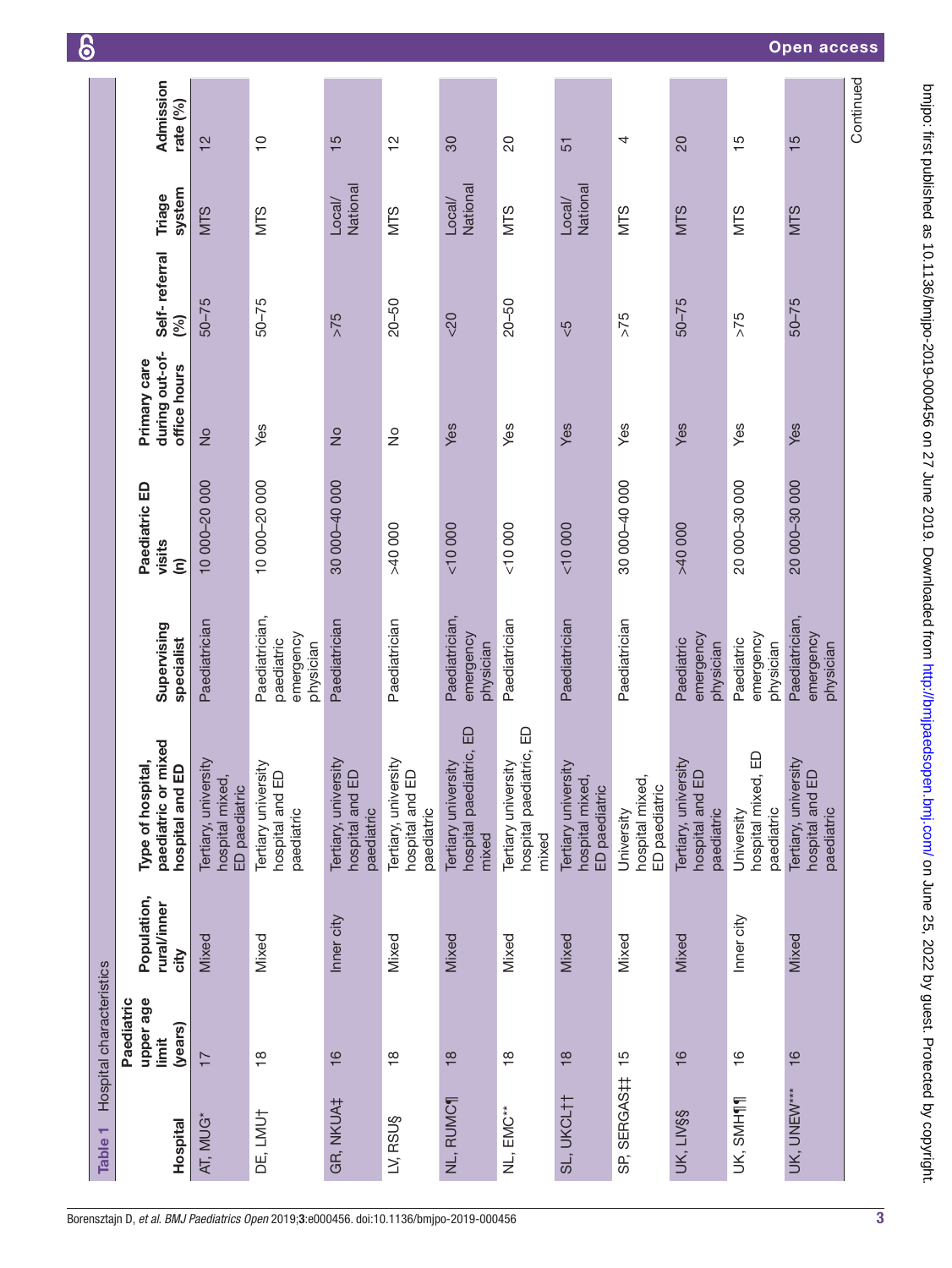| Table 1 Continued |                                                                                                                                               |                                    |                                                                                                                                                                                                                                                                                                                                           |                                                |                              |                                                |                           |                         |                       |
|-------------------|-----------------------------------------------------------------------------------------------------------------------------------------------|------------------------------------|-------------------------------------------------------------------------------------------------------------------------------------------------------------------------------------------------------------------------------------------------------------------------------------------------------------------------------------------|------------------------------------------------|------------------------------|------------------------------------------------|---------------------------|-------------------------|-----------------------|
| Hospital          | Paediatric<br>upper age<br>(years)<br>limit                                                                                                   | Population,<br>rural/inner<br>city | paediatric or mixed<br>Type of hospital,<br>⊞<br>hospital and                                                                                                                                                                                                                                                                             | Supervising<br>specialist                      | Paediatric ED<br>visits<br>Ē | during out-of-<br>Primary care<br>office hours | Self-referral<br>$\infty$ | system<br><b>Triage</b> | Admission<br>rate (%) |
|                   |                                                                                                                                               |                                    | tNational and Kapodistrian University of Athens, Second Department of Paediatrics, P & A Kyriakou Children's Hospital, Athens, Greece.<br>†Dr von Hauner Children's Hospital, university hospital, Ludwig-Maximilians-University (LMU), Munich, Germany.<br>Medical University of Graz, Department of General Paediatrics, Graz, Austria. |                                                |                              |                                                |                           |                         |                       |
|                   | ¶Amalia Children's Hospital, Radboudumc, Nijmegen, the Netherlands.<br>§Rīgas Stradiņa universitāte, Children's Clinical University Hospital, |                                    |                                                                                                                                                                                                                                                                                                                                           | Department of Paediatrics, Riga, Latvia.       |                              |                                                |                           |                         |                       |
|                   |                                                                                                                                               |                                    | "Erasmus MC-Sophia Children's Hospital, Department of General Paediatrics, Rotterdam, the Netherlands.                                                                                                                                                                                                                                    |                                                |                              |                                                |                           |                         |                       |
|                   |                                                                                                                                               |                                    | t†University Medical Centre Ljubljana, Department of Infectious Diseases, Ljubljana, Slovenia.                                                                                                                                                                                                                                            |                                                |                              |                                                |                           |                         |                       |
|                   |                                                                                                                                               |                                    | ‡‡Hospital Clínico Universitario de Santiago de Compostela, Santiago de Compostela, Spain.                                                                                                                                                                                                                                                |                                                |                              |                                                |                           |                         |                       |
|                   | §§Alder Hey Children's NHS Foundation Trust, Liverpool, UK.                                                                                   |                                    | ¶¶Imperial College of Science, Technology and Medicine, Section of Paediatrics, London, UK.                                                                                                                                                                                                                                               |                                                |                              |                                                |                           |                         |                       |
|                   | **Great North Children's Hospital, Newcastle upon Tyne Hospitals                                                                              |                                    |                                                                                                                                                                                                                                                                                                                                           | VHS Foundation Trust, Newcastle upon Tyne, UK. |                              |                                                |                           |                         |                       |
|                   | ED, emergency department; MTS, Manchester Triage System.                                                                                      |                                    |                                                                                                                                                                                                                                                                                                                                           |                                                |                              |                                                |                           |                         |                       |

During office hours, three settings used direct supervision, while eight used type I indirect supervision. During out-of-office hours most settings used type II indirect supervision. Oversight was not used in any setting.

According to the study respondents, in four settings all febrile children were discussed with a supervisor during office hours; this number was lower during out-of-officehours ([figure](#page-4-0) 1).

We studied the availability of guidelines for common infections: fever, respiratory tract infections (RTI), urinary tract infections (UTI) and sepsis. $^{14}$  All settings had guidelines available for fever and sepsis. Ten settings had guidelines available for RTI and UTI. For fever, three settings used the National Institute for Health and Care Excellence (NICE) guideline, while eight settings used a local or a national guideline. For sepsis, five settings used the NICE guideline.

Invasive ventilation and inotrope use were reasons for PICU admission in all settings, while non-invasive ventilation was a reason for PICU admission in nine out of eleven settings. High-flow oxygen or continuous antiepileptic drugs required PICU admission in five settings and continuous cardiorespiratory monitoring in four [\(online](https://dx.doi.org/10.1136/bmjpo-2019-000456) [supplementary appendix 3](https://dx.doi.org/10.1136/bmjpo-2019-000456)).

Six hospitals had guidelines regarding the time a child could stay in the ED, after which they should be admitted or discharged. This varied between 3 and 24 hours.

In four settings all items were available electronically, and in one setting all items were registered on paper; all other settings used a combination of paper and EHR [\(online supplementary appendix 4](https://dx.doi.org/10.1136/bmjpo-2019-000456)). Eight settings had patient data (eg, vital signs) available electronically, while 10 had diagnostic tests available electronically.

## Regional systems of care

In six settings, primary care was provided by general practitioners, while in two settings this was offered by primary care paediatricians. In the other settings, primary care could be delivered by either type of physician. Primary care was available during out-of-office hours in eight settings. Overall, self-referral rate was high [\(table](#page-2-0) 1).

Immunisation to diphtheria, tetanus and acellular pertussis vaccine/inactivated polio vaccine/measles, mumps, rubella vaccine; *Haemophilus influenzae* type b vaccine; and pneumococcal conjugate vaccine (PCV) was part of routine care in all areas.

Meningococcal immunisation was part of routine care in six countries. Subtypes of PCV and meningococcal serotype vaccines in use differed. Other routine immunisations that varied are outlined in [table](#page-4-1) 2. In some regions, additional immunisation was offered to specific groups, such as influenza in children with comorbidity or BCG to high-risk infants.<sup>12</sup> In Slovenia and Latvia several immunisations are mandatory [\(table](#page-4-1) 2).

[Figure](#page-5-0) 2 shows the 2016 WHO immunisation data in the participating countries. $13$  Overall, immunisation rates are estimated to be over 90%–95%; however, in several countries regional data show large differences in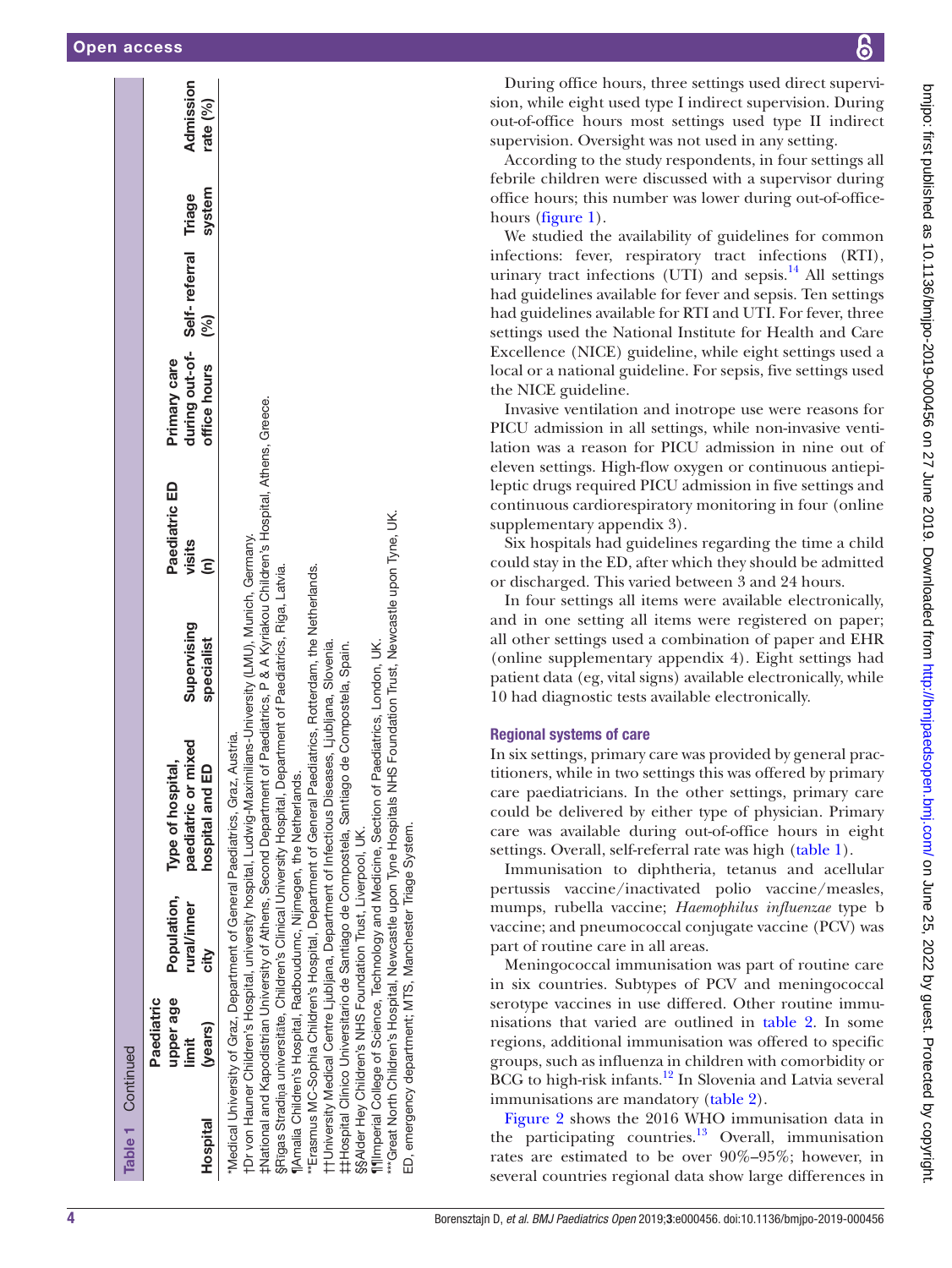

<span id="page-4-0"></span>Figure 1 Supervision type and frequency: office hours versus out-of-office hours. Direct supervision: the supervising physician is physically present on site with the resident and patient. Indirect supervision (I): with direct supervision immediately available—the supervising physician is physically present within the hospital and is immediately available to provide direct supervision. Indirect supervision (II): with direct supervision available—the supervising physician is not physically present within the hospital or other sites of patient care, but is immediately available by means of telephonic and/or electronic modalities, and is available to provide direct supervision in person within 20–30 min at all times. Oversight: the supervising physician is available to provide review of procedures/encounters with feedback provided after care is delivered.

immunisation rates. Actual immunisation rates can be lower in specific regions, specific age groups, for specific immunisations and for booster immunisations $^{15}$ ; therefore, the shown WHO data might be an overestimation of actual immunisation rates.

#### Resource use

Paediatric admission rates ranged from 4% to 51% [\(table](#page-2-0) 1).

Glucose POCT was available in all settings. Blood gas and urinalysis were available as a POCT in nine settings

and C reactive protein (CRP) POCT in six. Nasopharyngeal aspirate tests were available in six settings and a streptococcal antigen test in five.

## Correlations between different setting characteristics

We found strong correlations between self-referral rates and admission rates ( $r=-0.89$ ,  $p<0.000$ ), and between annual visits and how often febrile children were discussed with a senior doctor during office hours ( $r=-0.70$ ,  $p<0.05$ ) or during out-of-office hours (r=−0.82, p<0.05). We found moderate correlations between ED type and how

<span id="page-4-1"></span>

| Table 2                   | Routine immunisation in the eight participating countries <sup>12</sup> |            |             |                          |       |                   |                   |           |            |            |
|---------------------------|-------------------------------------------------------------------------|------------|-------------|--------------------------|-------|-------------------|-------------------|-----------|------------|------------|
|                           | DTaP/IPV/MMR/Hib                                                        | <b>PCV</b> | Men         | Hep-A                    | Hep-B | RV                | Varicella         | Influenza | <b>BCG</b> | <b>TBE</b> |
| Austria                   | $+$                                                                     | $+10$      | +ACWY       | $\overline{\phantom{0}}$ | $+$   | $+$               | $\qquad \qquad -$ |           |            |            |
| Germany                   | $+$                                                                     | $+13$      | $+C$        |                          | $+$   | $\pm$             | $+$               |           |            |            |
| <b>Greece</b>             | $+$                                                                     | $+13$      | +C, ACWY    | $+$                      | $+$   | $+$               | $+$               |           |            |            |
| Latvia                    | $++$                                                                    | $++10$     | -           |                          | $++$  | $++$              | $++$              | $+$       | $++$       |            |
| <b>The Netherlands</b>    | $+$                                                                     | $+10$      | $+C$        | -                        | $+$   |                   |                   |           |            |            |
| Slovenia                  | $++$                                                                    | $+10$      |             |                          | $++$  |                   |                   |           |            |            |
| <b>Spain</b>              | $+$                                                                     | $+13$      | $+C$        |                          | $+$   | $\qquad \qquad -$ | $+$               | -         |            |            |
| UK.                       | $+$                                                                     | $+13$      | +B, C, ACWY | $\overline{\phantom{0}}$ | $+$   | $+$               | $\qquad \qquad -$ | $+$       | $+ -$      |            |
|                           | +Routine immunisation (all children).                                   |            |             |                          |       |                   |                   |           |            |            |
| +-Specific regions only.  |                                                                         |            |             |                          |       |                   |                   |           |            |            |
| ++Mandatory immunisation. |                                                                         |            |             |                          |       |                   |                   |           |            |            |
|                           | -Not part of the routine immunisation programme.                        |            |             |                          |       |                   |                   |           |            |            |

DTaP, diphtheria, tetanus and acellular pertussis vaccine; Hep-A, hepatitis A vaccine; Hep-B, hepatitis B vaccine; Hib, *Haemophilus influenzae* type b vaccine; IPV, inactivated polio vaccine; Men, meningococcal vaccine; MMR, measles, mumps, rubella vaccine; PCV, pneumococcal conjugate vaccine; RV, rotavirus vaccine; TBE, tick-borne encephalitis vaccine.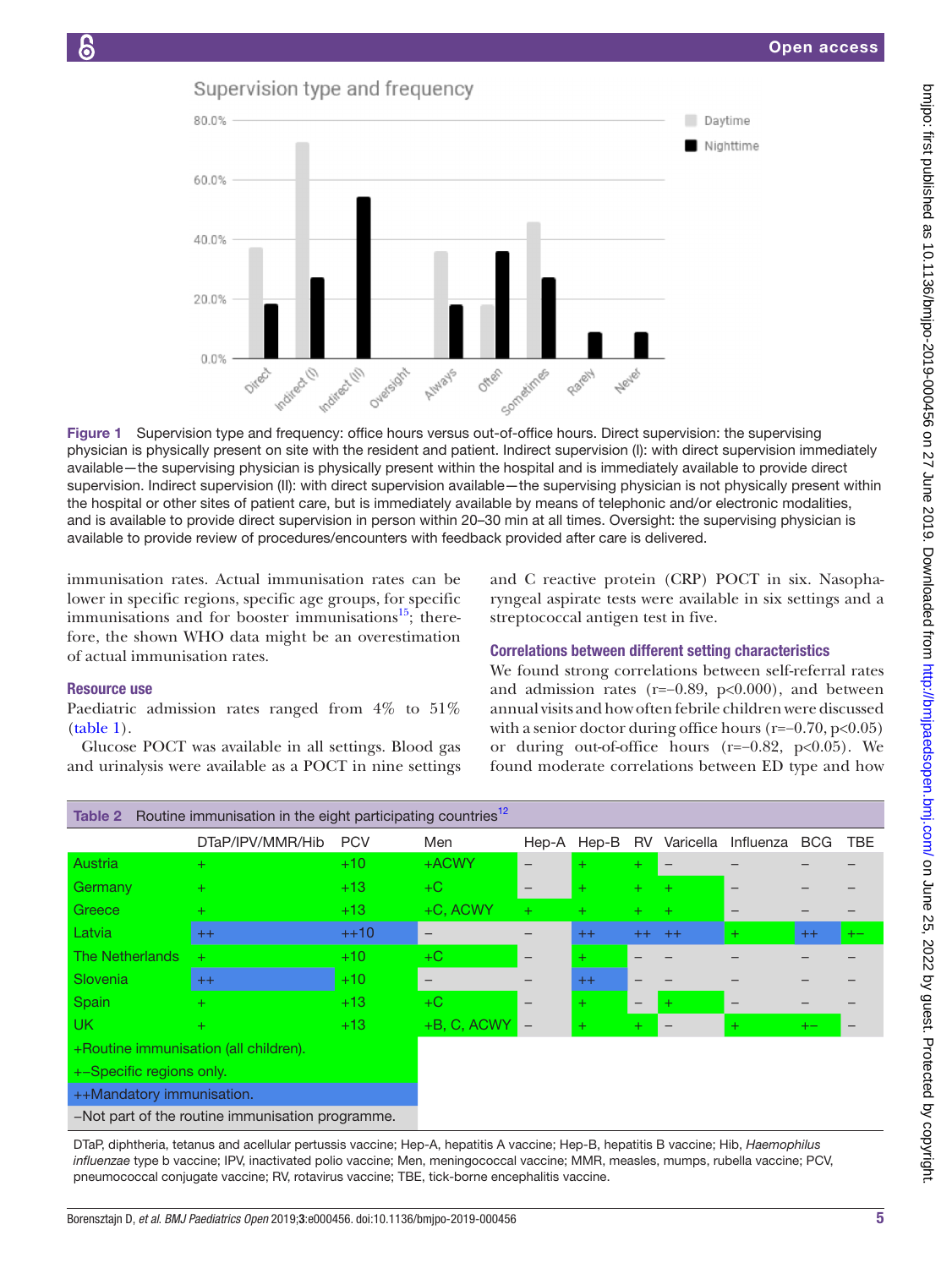

<span id="page-5-0"></span>Figure 2 Immunisation rates.<sup>[13](#page-8-11)</sup> Slovenia PCV rate (50%) not included in the graphic. PCV immunisation rate not available for Austria and Spain. DTaP: percentage of surviving infants who received the third dose of diphtheria and tetanus toxoid with pertussis-containing vaccine. MCV: percentage of surviving infants who received the first dose of measles-containing vaccine. In countries where the national schedule recommends the first dose of MCV at 12 months or later based on the epidemiology of disease in the country, coverage estimates reflect the percentage of children who received the first dose of MCV as recommended. Hib: percentage of surviving infants who received the third dose of Hib-containing vaccine. PCV: percentage of surviving infants who received the third dose of PCV. In countries where the national schedule recommends two doses during infancy and a booster dose at 12 months or later based on the epidemiology of disease in the country, coverage estimates may reflect the percentage of surviving infants who received two doses of PCV prior to the first birthday. DTaP, diphtheria, tetanus and acellular pertussis vaccine; Hib, *Haemophilus influenzae* type b vaccine; PCV, pneumococcal conjugate vaccine. MCV, measles-containing vaccine.

often febrile children were discussed with a senior doctor during out-of-office hours ( $r=0.63$ ,  $p<0.05$ ). We did not find any correlation between hospital type and admission rates or hospital type and how often febrile children were discussed with a senior doctor.

#### **DISCUSSION**

We found several differences between the participating EDs regarding the care for febrile children in all three

domains: quality indicators, regional aspects of care and resource use.

Based on previous literature, we will discuss which of these factors are likely to influence outcome measures such as resource use [\(table](#page-5-1) 3).

Although the discussed domains are based on a study looking into the US healthcare systems, we believe these domains are similarly relevant for European healthcare systems.<sup>410</sup>

<span id="page-5-1"></span>

| Table 3 Factors that can potentially influence resource use, based on previous literature |                         |                               |                        |
|-------------------------------------------------------------------------------------------|-------------------------|-------------------------------|------------------------|
|                                                                                           | <b>Diagnostic tests</b> | Antibiotic prescription rates | <b>Admission rates</b> |
| Triage                                                                                    | 士                       |                               | 土                      |
| Supervision and physician specialty                                                       | 土                       | $^{+}$                        | $\overline{+}$         |
| Guideline implementation                                                                  | $\ddot{}$               | $+$                           | $+$                    |
| Electronic health records                                                                 | $^{+}$                  |                               |                        |
| Criteria for paediatric intensive care unit<br>admission                                  |                         |                               | $\ddot{}$              |
| Time spent in the emergency department                                                    |                         |                               | $\ddot{}$              |
| Primary care and pre-hospital services                                                    | $\ddot{}$               | $+$                           | $+$                    |
| Immunisation                                                                              | $\ddot{}$               | $^{+}$                        | $\ddot{}$              |
| Point-of-care tests                                                                       | $\ddot{}$               | $+^*$                         | $+$                    |

+Possible influence.

±Influence not clear.

−No influence expected.

\*In adults.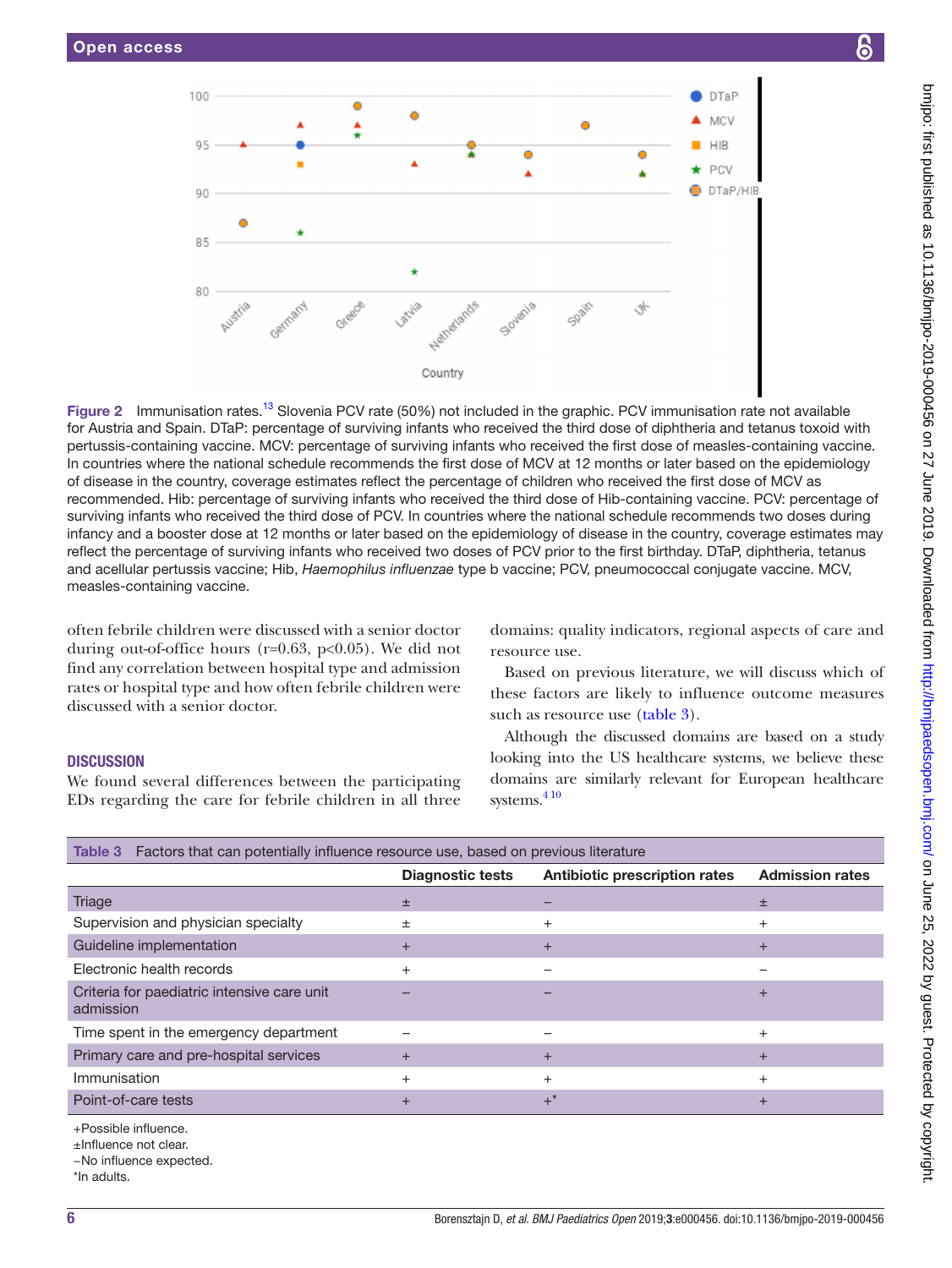#### Factors influencing resource use directly

We found variability in physician specialty and supervision; both have been previously found to influence resource use. [16](#page-8-14) For example, supervised ED visits—as opposed to consultant alone—have been linked to higher resource use and longer ED stay.[17](#page-8-15)

In our study we asked whether guidelines were available but did not assess actual use or adherence. Guide-line adherence can improve the quality of care<sup>[18](#page-8-16)</sup> and has been shown to reduce resource use and lead to more appropriate antibiotic use without adversely affecting outcomes.[19](#page-8-17) However, despite guideline availability, there is considerable practice pattern variation, as guideline availability does not automatically lead to adherence.<sup>19</sup>

In around half of the EDs, a CRP POCT was available. POCT provides results quickly and therefore can reduce time to treatment initiation and ED length of stay. $20$ CRP has shown to be of value in ruling in or out bacterial infections.[21](#page-8-19) A Cochrane review concluded that the use of a CRP POCT could reduce antibiotic prescription in adults $^{22}$  $^{22}$  $^{22}$ ; however, this was not confirmed in a paediatric primary care population. $23$  In their discussion, the authors emphasise that performing a CRP POCT in *all* children with fever will not reduce antibiotic use, as it can lead to false positive values.<sup>[23](#page-8-21)</sup> Which children will benefit most from a CRP POCT and how this will affect resource use still has to be evaluated.

There were marked differences in electronic healthcare records (EHR) availability in our study. Use of EHR can increase efficiency in ordering diagnostic tests, reduce errors, improve overview, reduce duplicate testing and admissions, and improve information exchange between healthcare providers.<sup>24</sup>

From a researcher's perspective, it is important to recognise that paper-based records can be incomplete and lack standardisation. Conducting research in settings using EHR potentially offers benefits and new opportunities, $^{25}$  although aspects such as accuracy, completeness, standardisation, comparability and anonymity need to be addressed.<sup>24</sup> <sup>25</sup>

Triage aims to prioritise patients who need immediate care from those who can safely wait in order to improve outcomes.<sup>26</sup> Most settings used the MTS, but local systems were common as well. Research has shown that the performance of MTS is 'moderate to good' in children; however, its performance is lower in young children and children with comorbidities, who are at risk for undertriage (ie, they are assigned a lower priority level than they should). $2^7$  Most local systems have not been thoroughly validated in children.<sup>[28](#page-8-26)</sup>

The impact of triage on resource use is not straightforward. As expected, a higher triage category is linked to higher resource use.<sup>29</sup> There is some evidence that 'down-triaging' of non-ill-appearing children to a lower category can reduce resource use without increasing adverse outcomes. $30$  On the other hand, as undertriage can cause treatment delay, it has been hypothesised that undertriage can increase resource use $31$  and improved

triage can lead to more appropriate resource use.<sup>[32](#page-8-30)</sup> However, it is possible that triage influences resource use, and use of different triage systems can explain practice pattern variation. More research is needed on this topic to understand this exact relationship.

Six hospitals had local guidelines on how long a child could stay in the ED. In the UK, it is a national target that 95% of all ED patients should be discharged or admitted within 4 hours.<sup>[3](#page-8-31)</sup> Limiting ED stay can have a large impact on children and their families. It has been shown to decrease crowding and mortality and to improve patient satisfaction.<sup>33</sup> However, it has also been suggested that the introduction of the 4-hour target has increased (short-duration) admission rates, but consistent data are lacking.<sup>[3](#page-8-31)</sup> This leads to the discussion of a possible role of short-stay units, as these can potentially reduce ED length of stay as well as admissions.<sup>[34](#page-8-33)</sup>

We found marked variation in PICU admission criteria. This can influence general admissions as well as PICU admissions. PICU admissions are frequently used as an outcome measure for disease severity, and it is important to realise this can be influenced by other factors than disease severity alone.

#### Factors influencing resource use indirectly through case mix

Even though primary care was available in all settings, not all settings offered out-of-office primary care. Furthermore, the self-referral rate at the ED was high in many settings, suggesting that other factors than merely primary care *availability* influence self-referral. A high rate of self-referred patients can lead to a higher proportion of non-urgent patients who can delay resources being given to those who need it more urgently.<sup>[35](#page-8-34)</sup>

In their systematic review, Kraaijvanger *et al*<sup> $\delta$ </sup> identified several reasons for self-referral, such as patient expectations and accessibility to primary care. In some settings urgent primary care has been made available at the same site as the ED, and this has been shown to reduce self-re-ferral rates, especially of low-urgent patients.<sup>[5](#page-8-3)</sup> In our study, we found a strong correlation between self-referral rates and admission rates.

Although there were large similarities in immunisations, there were also differences. This could explain some of the variation in the population and subsequent resource use between  $EDs<sup>36</sup>$  $EDs<sup>36</sup>$  $EDs<sup>36</sup>$  For example, the introduction of the rotavirus immunisation has led to a large reduction of ED visits and admissions for children with gastroenteritis.<sup>37</sup>

While the introduction of immunisations has led to a great reduction of invasive diseases, $36$  the presented data show that low immunisation rates still occur in Europe. Low immunisation rates can lead to increased susceptibility by a direct effect as well as indirect effect by decreasing herd immunity.<sup>[38](#page-8-37)</sup>

In two recent European studies, the burden of life-threatening infections in children, including PICU admission for sepsis, was found to be largely due to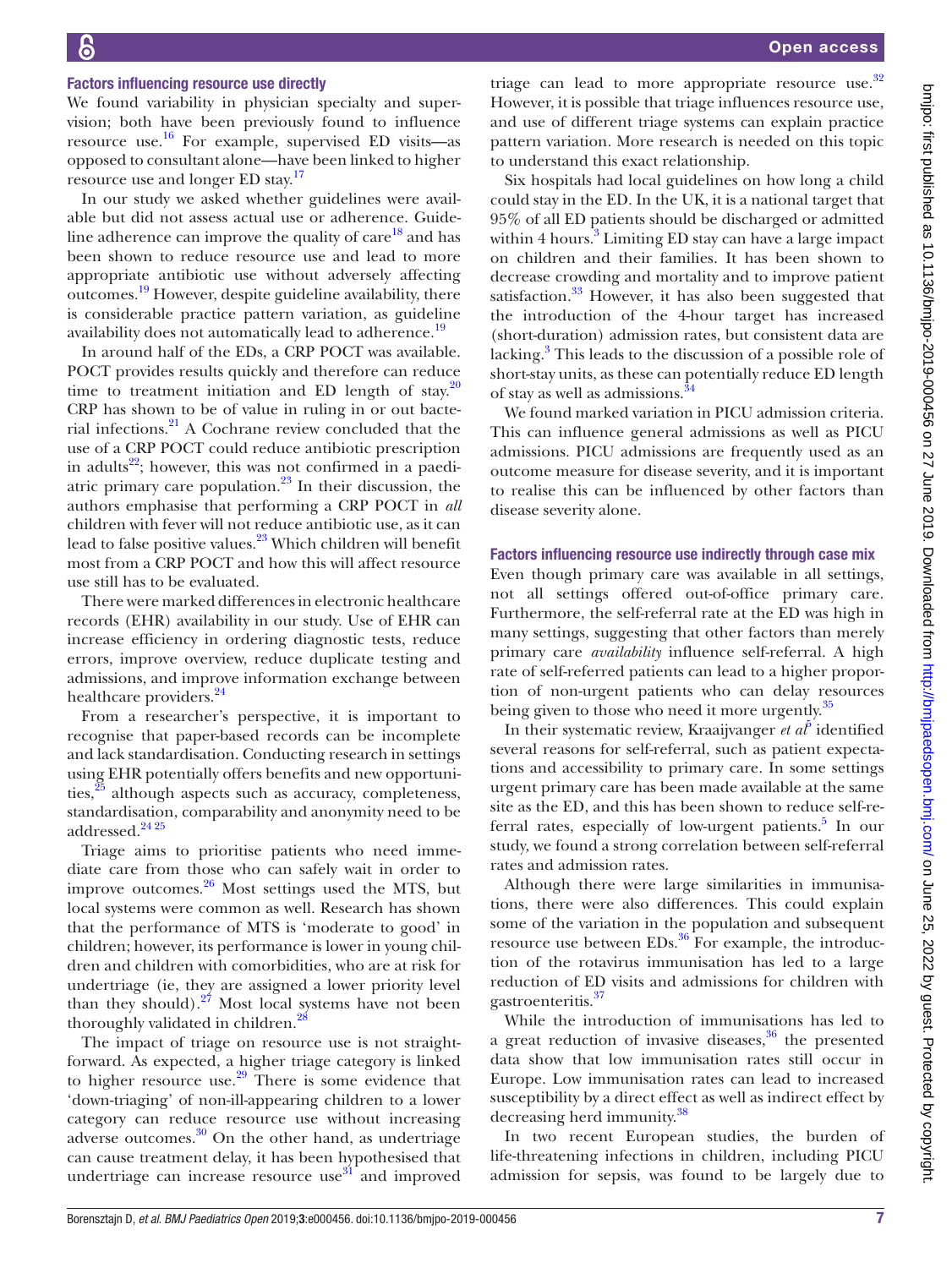vaccine-preventable meningococcal and pneumococcal infections.<sup>3940</sup>

#### Strengths and limitations

The strengths of our study include the comprehensive collaboration of researchers who are part of a large European Union consortium, using a standardised protocol. To our knowledge, this is the first study comparing healthcare for febrile children at European EDs.

The main limitation is the proportional representation as this was a small convenience study and the survey was filled in by a single respondent (the principal investigator). Some of the results are based on clinicians' reflection on their local practice and few on validated demographic or hospital data. For example, the data regarding socioeconomic status were based on data provided by the survey respondent, while data regarding immunisation grades were based on WHO data.

In most countries only one or two hospitals from several hundreds in most countries contributed to this study, and not all 28 European Union countries participated. Therefore, results can reflect differences between hospitals as well as between countries and are not representative of all hospitals in the participating countries. For example, not all European hospitals have an onsite PICU. Furthermore, all participating hospitals were either a university or a large district general hospital, and results might therefore not be generalisable to smaller hospitals. However, as all participating hospitals were larger hospitals, the standard of care in these hospitals is expected to be high, and therefore diversity might represent practice variability between countries. This study gives an overview of setting-related factors that may influence resource use; however, this is not exhaustive.

### What is known about the subject?

- ► Fever is one of the most frequent reasons for paediatric emergency department consultation.
- ► Differences in outcome of paediatric infectious diseases still exist in Europe and have been linked to differences in organisation of healthcare.

#### What this study adds?

- ► Our study shows marked differences regarding the organisation of emergency care for febrile children across Europe.
- ► Differences in the organisation of healthcare can influence resource use such as diagnostic tests, antibiotic prescription rates and admission rates.
- ► Our study provides an overview of setting-related factors that can influence resource use and thus need to be considered when interpreting results of observational studies.

#### **CONCLUSION**

Our study shows differences in the emergency care for febrile children across Europe. Resource use such as diagnostic tests, antibiotic prescription and admission rates can be influenced by differences in the organisation of healthcare.

Our study provides an overview of setting-related factors that need to be considered when interpreting results of observational studies. As new interventions are developed, these factors need to be considered to model their potential impact, to accurately plan clinical trials and to conduct health economic analyses.

More indepth research is needed to study the factors described above, of which some will be covered in the MOFICHE study in more detail.

Studying these differences can be used as a starting point to improve paediatric emergency care across Europe.<sup>[4](#page-8-2)</sup>

#### Author affiliations

<sup>1</sup>Department of General Paediatrics, Erasmus MC-Sophia Children's Hospital, Rotterdam, The Netherlands

<sup>2</sup> Faculty of Infectious and Tropical Disease, London School of Hygiene and Tropical Medicine, London, UK

3 Department of Pediatrics, Rīgas Stradiņa Universitāte, Children's Clinical University Hospital, Riga, Latvia

4 Division of Paediatric Infectious Diseases, Dr. von Hauner Children's Hospital, Ludwig-Maximilians-University (LMU), Munich, Germany

5 German Centre for Infection Research DZIF, Munich, Germany

<sup>6</sup>Department of Infectious Diseases, Alder Hey Children's NHS Foundation Trust, Liverpool, UK

<sup>7</sup>Department of Clinical Infection, Microbiology, and Immunology, Institute of Infection and Global Health, University of Liverpool, Liverpool, UK

<sup>8</sup> Second Department of Paediatrics, P & A Kyriakou Children's Hospital, National and Kapodistrian University of Athens, Athens, Greece

<sup>9</sup>Paediatric Immunology, Infectious Diseases and Allergy, Newcastle upon Tyne Hospitals NHS Foundation Trust, Great North Children's Hospital, Newcastle upon Tyne, UK

<sup>10</sup>Institute of Cellular Medicine, Newcastle University, Newcastle upon Tyne, UK <sup>11</sup> Pediatric Infectious Diseases and Immunology, Amalia Children's Hospital, Radboudumc, Nijmegen, The Netherlands

<sup>12</sup>Pediatric Infectious Diseases and Immunology, Wilhelmina Children's Hospital, University Medical Center Utrecht, Utrecht, The Netherlands

<sup>13</sup>Section of Paediatrics, Imperial College, London, UK

<sup>14</sup>Paediatric Emergency Department, Imperial College Healthcare NHS Trust, London, UK

<sup>15</sup>Department of General Paediatrics, Medical University of Graz, Graz, Austria <sup>16</sup>Genetics, Vaccines, Infections and Pediatrics Research group (GENVIP), Hospital Clinico Universitario de Santiago de Compostela, Santiago de Compostela, Spain <sup>17</sup>Department of Infectious Diseases, University Medical Centre Ljubljana, Ljubljana, Slovenia

Contributors Conceptualisation: DB, SY, IM, FM-T, JAH, EDC, ME, MT, RdG, MvdF, WZ, FS, MP, DZ, UvB, ML, HAM. Funding: SY, IM, FM-T, JAH, EDC, ME, MT, RdG, MvdF, WZ, FS, MP, DZ, UvB, ML, HAM. Data curation: DB, NNH, SY, IM, FM-T, JAH, EDC, ME, MT, RdG, MvdF, WZ, FS, MP, DZ, UvB, ML, HAM, RN, JED, EL, IE, BK, GW, AB. Formal analysis: DB, HAM. Investigation: DB, NNH, SY, IM, FM-T, JAH, EDC, ME, MT, RdG, MvdF, WZ, FS, MP, DZ, UvB, ML, HAM, RN, JED, EL, IE, BK, GW, AB. Project administration: HAM. Supervision: HAM. Writing—original draft: DB. Writing review and editing: DB, NNH, SY, JED, IM, FM-T, JAH, EDC, ME, MT, RdG, MvdF, WZ, BK, FS, MP, DZ, UvB, ML and HAM.

Funding This project has received funding from the European Union's Horizon 2020 research and innovation programme under grant agreement no 668303. The research was supported by the National Institute for Health Research Biomedical Research Centre based at Imperial College (JAH, ML) and at Newcastle Hospitals